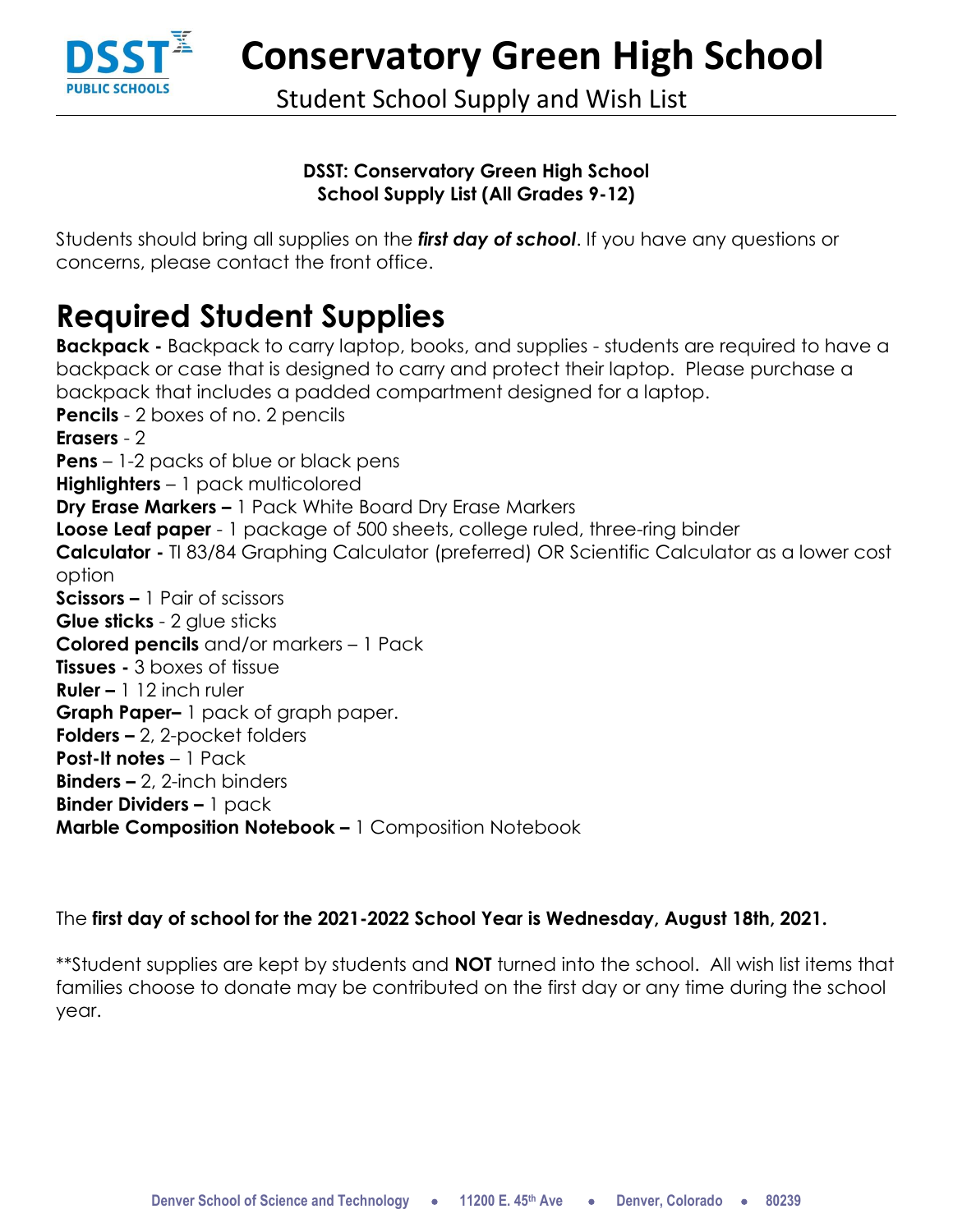

Student School Supply and Wish List

## **Wish List**

Below you will find a "Wish List". These are items that we are asking families to donate to DSST for usage throughout the school year for the classrooms and students. If it is possible for your family to donate any of the items below, please feel free to bring them to DSST at your convenience. Thank you!

#### **Wish list Items**

TI 83 & TI 84 Calculators AAA batteries (for calculators) Anti-bacterial hand sanitizer Boxes of Kleenex Laptop cases/backpacks Dry-erase markers + erasers Mini dry-erase boards (white) Flash drives (1GB-4GB) Cases of water Gift certificates for snacks (Walmart, Target, King Soopers, etc…) + pizza (Papa John's) #2 Pencils + pens (black or blue ink) Reams of colored paper (8.5 x11) – various colors (no cardstock please) Reams of white paper (8.5 x 11) Graph paper Poster board – various colors Teen appropriate books for DSST "Student Library"

**Donations to assist other families with coverage of fees/costs:** Any amount helps our families in need can be donated by credit card, cash, or check at registration to Ms. Cedillo.

Your support is essential in helping us maintain and continue our high level of *academic achievement by ensuring our students have the resources they need to succeed.*

*Thank you in advance for your support!*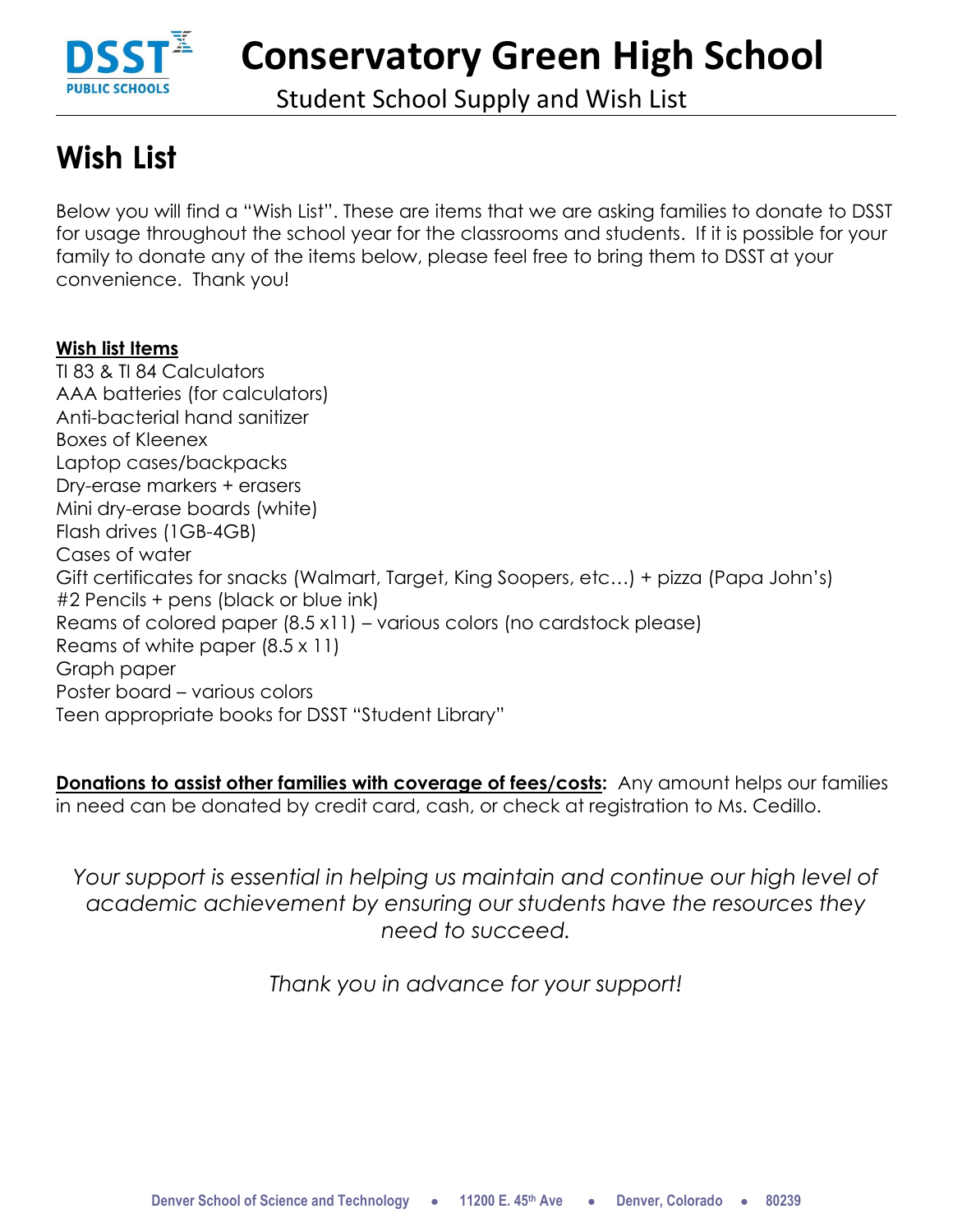

Student School Supply and Wish List

#### **DSST: Conservatory Green High School Lista de útiles para grados (9-12)**

Los estudiantes deben traer todos los útiles **el primer día de clases**. Si tiene alguna pregunta o inquietud, comuníquese con la oficina principal.

## **Materiales escolares requeridos del estudiante**

**Mochila:** mochila para llevar una computadora portátil, libros y suministros. Se requiere que los estudiantes tengan una mochila o estuche diseñado para transportar y proteger su computadora portátil. Muchas mochilas ahora también incluyen un área acolchada diseñada para una computadora portátil, sugerimos este tipo de mochila. **Lápices** - 2 cajas de no. 2 lápices **Borradores** - 2 **Bolígrafos**: 1-2 paquetes de bolígrafos azules o negros **Resaltadores** - 1 paquete multicolor **Marcadores de borrado en seco** - 1 paquete de pizarra blanca Marcadores de borrado en seco **Papel de hojas sueltas**: 1 paquete de 500 hojas, archivado por la universidad, archivador de tres anillos **Calculadora** - Calculadora gráfica TI 83/84 (preferida) O Calculadora científica como una opción de menor costo **Tijeras** - 1 par de tijeras **Barras de pegamento** - 2 barras de pegamento **Lápices y / o marcadores de** colores - 1 paquete **Tejidos** - 3 cajas de pañuelos desechables **Regla** - 1 regla de 12 pulgadas **Cuaderno de papel cuadriculado** - 1 cuaderno de composición que contiene papel para física **Carpetas** - 2 carpetas de 2 bolsillos **Notas post-it** - 1 paquete **Carpetas (binder)** - 2, carpetas de 2 pulgadas **Binder Dividers** - 1 paquete **Cuaderno de composición de mármol** - 1 cuaderno de composición

**El primer día de clases para el año escolar 2021-2022 es el miércoles 18 de agosto de 2021**